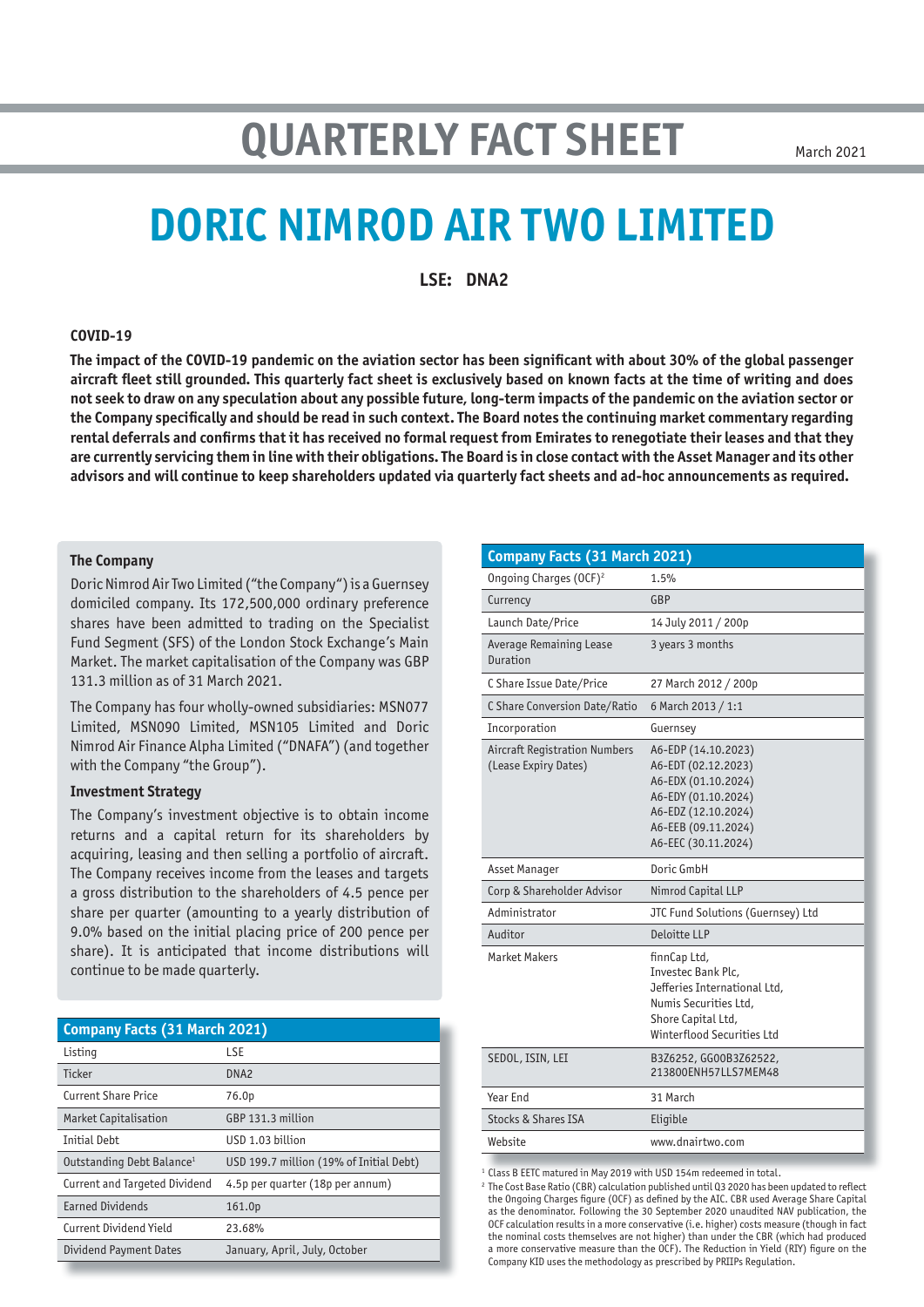## **Asset Manager's Comment**

#### **1. The Assets**

The Company acquired a total of seven Airbus A380-861 aircraft between October 2011 and November 2012. Each aircraft is leased to Emirates Airline ("Emirates") – the national carrier owned by the Investment Corporation of Dubai, based in Dubai, United Arab Emirates – for a term of 12 years from the point of delivery, with fixed lease rentals for the duration. In order to complete the purchase of the first three aircraft, MSN077 Limited, MSN090 Limited and MSN105 Limited entered into three separate loans, each of which will be fully amortised with quarterly repayments in arrears over 12 years.

The net proceeds from the C Share issue ("the Equity") were used to partially fund the purchase of four of the seven Airbus A380s. In order to help fund the acquisition of these final four aircraft, DNAFA issued two tranches (Class A & Class B) of enhanced equipment trust certificates ("the Certificates" or "EETC") – a form of debt security – in June 2012 in the aggregate face value of USD 587.5 million. The Certificates are admitted to the official list of the Euronext Dublin and to trading on the Main Securities market thereof. DNAFA used the proceeds from both the Equity and the Certificates to finance the acquisition of four new Airbus A380 aircraft which were then leased to Emirates.

The seven Airbus A380 aircraft bear the manufacturer's serial numbers (MSN) 077, 090, 105, 106, 107, 109, and 110.

Due to the effects of COVID-19, the Aircraft have been stored since March 2020, currently at Dubai World Central International Airport (DWC).

#### **Maintenance Status**

Emirates maintains its A380 aircraft fleet based on a maintenance programme according to which minor maintenance checks are performed every 1,500 flight hours, and more significant maintenance checks (C checks) at 36-month or 18,000-flight hour intervals, whichever occurs first.

Due to the continuing COVID-19 pandemic, Emirates has stored the aircraft owned by the Group in Dubai. The lessee has "a comprehensive aircraft parking and reactivation programme [in place], that strictly follows manufacturer's guidelines and maintenance manuals". In addition, Emirates has enhanced standards and protocols of their own, to protect and preserve the asset during the downtime. This includes the watertight sealing of all apertures and openings through which environmental factors – sand, water, birds, and insects – can find their way inside an aircraft. During parking, maintenance teams complete periodic checks at different intervals. Depending on the reactivation date of a specific aircraft, Emirates might defer due maintenance checks, which are calendar-based, until that time. This would allow the airline to make use of the full maintenance interval once the operation of a specific aircraft resumes.

Emirates bears all costs relating to the aircraft during the lifetime of the lease (including maintenance, repairs, and insurance).

#### **Inspections**

Doric, the Asset Manager, conducted records audits and physical inspections of the aircraft with MSNs 109 and 110 in November

2020. Due to the storage of the aircraft and the protective measures associated with, the inspection of the aircraft was limited to viewing the outside of the aircraft from ground level. The condition of the aircraft – to the extent visible – and their technical records were in compliance with the provisions of the respective lease agreements, taking into account that the aircraft were in storage at the moment of the audit.

Additionally, Doric conducted records audits of the aircraft with MSNs 077 and 090 as well as physical inspections of the aircraft with MSNs 090 and 107 in March 2021. The results of the audits and physical inspections were not available as at the editorial deadline.

#### **2. Market Overview**

The impact of COVID-19 on the global economy has been severe, resulting in an estimated contraction in global GDP of 4.3% for 2020, according to the World Bank. This is expected to be followed by a recovery in growth of 5.5% in 2021. In its latest economic impact analysis from March 2021, the International Civil Aviation Organization (ICAO) estimates that the full year 2020 has seen an overall reduction in seats offered by airlines of 50% compared with the previous baseline forecast for that year. Furthermore, ICAO anticipates this trend to continue through 2021 with airlines reducing seats offered by 35% to 43% compared to 2019 levels. However, the actual impact of COVID-19 on the airline industry will depend on several factors, including the duration and magnitude of the outbreak and containment measures, the degree of consumer confidence in air travel as well as general economic conditions.

The International Air Transport Association (IATA) anticipates an airline industry-wide net loss of USD 38.7 billion in 2021, after nearly USD 119 billion last year.

While air passenger demand began its recovery from the low point in April 2020, IATA notes that the recovery in air travel has been stagnating due to the global resurgence of the virus and the related shutdowns during the fourth quarter of 2020. In total, industry-wide revenue passenger kilometres (RPKs) fell by 65.9% in 2020 – the largest decline in the history of aviation. Similarly, industry-wide capacity, measured in available seat kilometres (ASKs), contracted by 56.5% last year. As a result, the worldwide passenger load factor (PLF) fell by 17.8 percentage points to 66.1%.

Due to their reliance on international long-haul routes, Middle Eastern carriers like Emirates experienced the greatest decline in RPKs (-72.2%) of any region in 2020. Capacity also fell by 63.3% during that period. This resulted in an 18.5 percentage point decrease in PLF to 57.6%.

The latest IATA data from January 2021 indicate renewed weakness in air travel caused by new variants of the virus leading to a record-high level of confirmed cases and governments increasing travel restrictions. As such, IATA expects the first quarter of 2021 to remain extremely challenging for airlines. In January, RPKs contracted by 6.6% compared to December 2020 and by 72.0% compared to pre-crisis January 2019 levels. This deterioration in the air travel recovery was primarily driven by domestic markets, particularly in Asia, which had generally been leading the recovery since April 2020.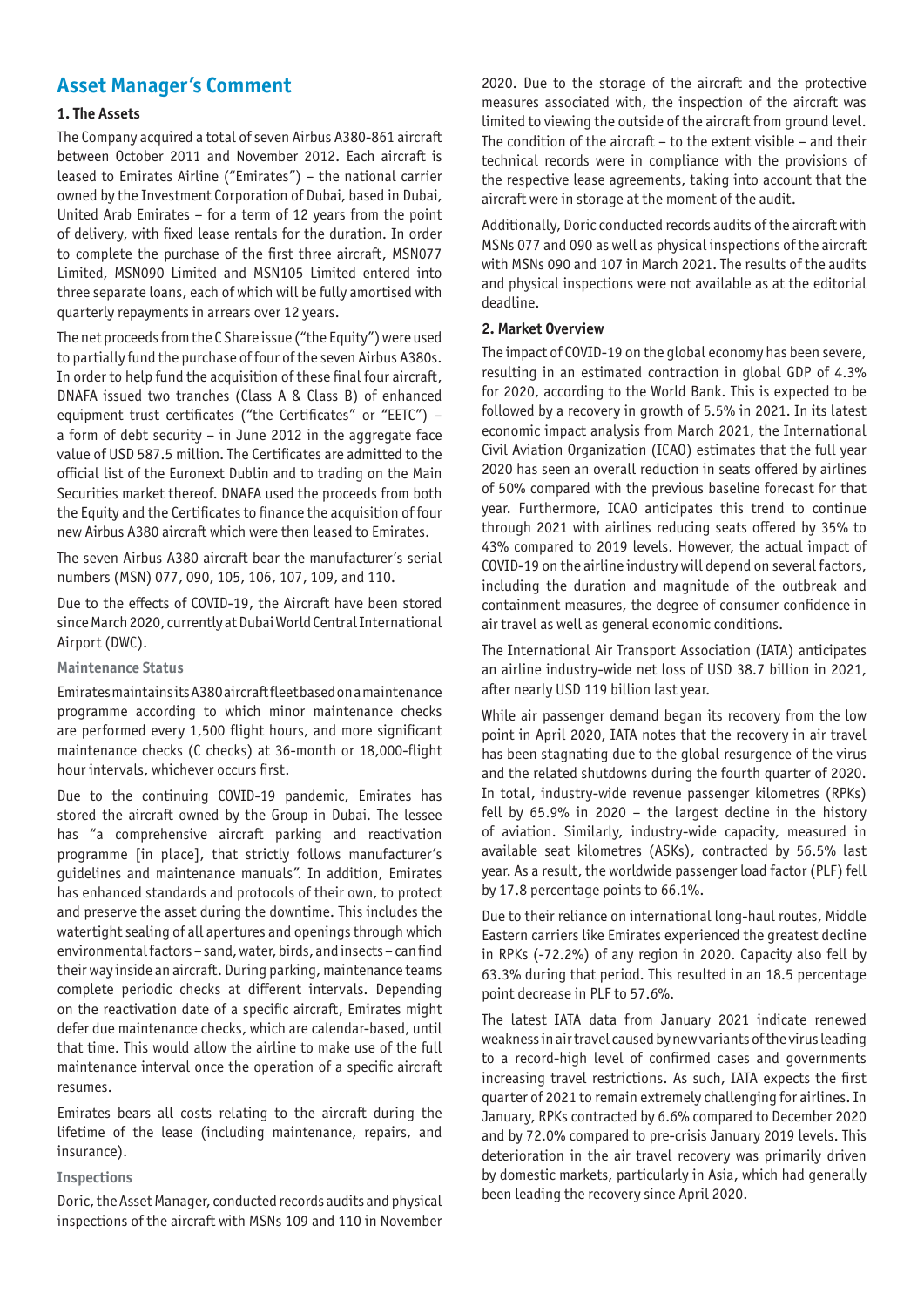Nevertheless, IATA adds that vaccine distribution efforts are expanding, especially in the US, UK, UAE, and Israel. The number of total doses (first or second) given per 100 people in those countries reached 9.3, 14.4, 33.7 and 57.4, respectively, on 31 January.

#### Source: IATA, ICAO

© International Air Transport Association, 2020. Air Passenger Market Analysis December 2020. Air Passenger Market Analysis January 2021. All Rights Reserved. Available on the IATA Economics page. © International Civil Aviation Organization. Effects of Novel Coronavirus (COVID-19) on Civil Aviation: Economic Impact Analysis, 10 March 2021.

#### **3. Lessee – Emirates**

#### **Network**

Emirates' recovery efforts continued at the beginning of 2021 with the restart of operations to destinations in the Americas. As of the beginning of March, Emirates had resumed flights to 10 destinations in North America: Boston, Chicago, Dallas, Houston, Los Angeles, New York JFK, San Francisco, Seattle, Toronto, and Washington DC. Emirates also increased the frequencies of its services to New York, Los Angeles, and Sao Paulo. Additionally, Emirates announced plans to increase services to the Maldives and Seychelles ahead of the Easter holiday. Emirates is primarily using Boeing 777 aircraft to serve these destinations.

However, Emirates has also had to demonstrate flexibility in its recovering operations amid worsening COVID-19 cases: At the end of January, the UK restricted the entry of passengers who arrived from or transited through the UAE to those with British or Irish passports or UK residency and banned direct flights from the country. In response, Emirates is providing outbound passenger services from the UK to Dubai, primarily for UAE residents.

Emirates' president Sir Tim Clark stated in February that the carrier will recover from the COVID-19 crisis without any fundamental changes to its business model. Rather, Emirates intends to use its mix of widebody aircraft to take advantage of anticipated supply-side shortages in medium- and long-haul sectors in the coming years. At the same time he walked back his recent prediction according to which medium- and longhaul international traffic would ramp up significantly in July and August this year, but expects such developments in the last quarter of 2021: "At the end of the day, my view is that once we are through this, demand for air travel will return, consumer confidence will return."

In February, Emirates announced that it has become among the first airlines in the world to operate a flight with fully vaccinated frontline teams across all customer touchpoints, including check-in and security personnel, as well as engineers, pilots, and cabin crew. About a month into its vaccination programme, close to 26,000, or 44%, of Emirates Group's UAE frontline aviation workforce, which includes Emirates Airline and air service provider dnata, have already received both doses of the vaccine.

In March, Emirates and TAP Air Portugal (TAP) signed a Memorandum of Understanding (MoU) to expand the codeshare partnership currently in place between both airlines. TAP passengers will gain access to Emirates' destinations in East Asia, while Emirates passengers will be able to access

additional domestic destinations in Portugal as well as to cities in the USA, Canada, Mexico, Brazil, Senegal, Guinea-Bissau, Guinea-Conakry, Morocco, Tunisia, Gambia, and Cape Verde. The carriers also intend to explore ways to cooperate on their respective frequent flyer and stopover programmes.

#### **Fleet**

For the last year or so, Emirates' operations have largely focused on cargo services using its fleet of Boeing 777 aircraft. To meet the global demand for the transport of essential supplies, Emirates SkyCargo introduced freighter services using passenger aircraft as well as 16 Boeing 777-300ER 'minifreighters' converted for cargo operations. Emirates SkyCargo also made use of A380 'mini-freighters' on select cargo charter operations during this time. As of mid-March, Emirates SkyCargo has operated more than 27,800 cargo-only flights on passenger aircraft, which have transported more than 100,000 tonnes of essential supplies.

The table below details the passenger aircraft fleet activity as of 31 March 2021:

| <b>Passenger Fleet Activity</b> |          |                   |  |  |  |  |
|---------------------------------|----------|-------------------|--|--|--|--|
| <b>Aircraft Type</b>            | Grounded | <b>In Service</b> |  |  |  |  |
| A380                            | 102      | 15                |  |  |  |  |
| 777                             |          | 134               |  |  |  |  |
| <b>Total</b>                    | 103      | 149               |  |  |  |  |
| %                               | 41%      | 59%               |  |  |  |  |

#### Source: Cirium as of 31 March 2021

In late January 2021, Boeing announced a further delay to the 777X programme, now pushing the delivery of the first of the type to at least late 2023. Given the delay, the 777X might not enter into service with Emirates before the first quarter of 2024 and so the carrier now intends to operate the A380 on trunk routes through to the mid-2030s with the 777X gradually replacing A380s leaving the fleet. Future network expansion plans would also be served by the Boeing 787s and Airbus A350s, which would operate on what are likely to be less well used routes.

According to the airline's chief operating officer, Emirates is discussing dates and schedules of new aircraft deliveries with Airbus and Boeing.

#### **Key Financials**

In the first half of the financial year ending 31 March 2021, Emirates recorded its first half-year loss in over 30 years. Revenues fell 75% to AED 13.7 billion (USD 3.7 billion) due to pandemic-related travel restrictions, including an eight-week suspension of scheduled passenger flights during April and May. These measures resulted in a net loss of AED 12.6 billion (USD 3.4 billion) compared to a profit of AED 863 million (USD 235 million) in the first half of the previous financial year.

Emirates reduced its ASKs by 91% in the first half of the 2020/21 financial year, while RPKs were down by 96%. During this period, Emirates' average PLF fell to 38.6%, compared to last year's pre-pandemic figure of 81.1%.

Emirates' operating costs decreased by 52%. Fuel, which had previously been the largest cost category for the airline, only accounted for 11% of total operating costs (compared to 32%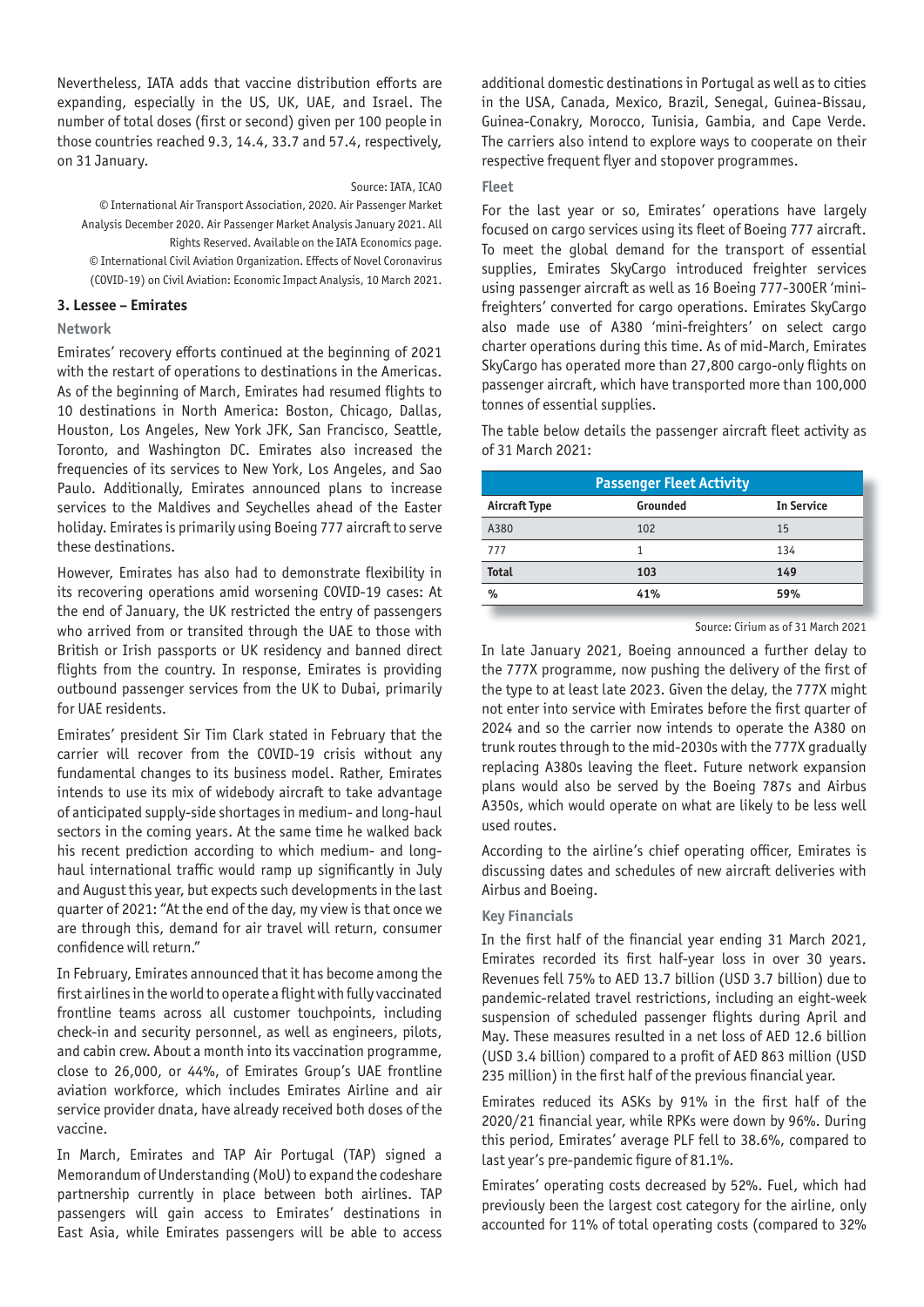in the first half of the previous financial year). Contributing factors were a 49% decrease in oil prices and a 76% lower fuel uplift from reduced flight operations. Despite this significant reduction in operations, Emirates' EBITDA remained positive at AED 290 million (USD 79 million).

While the number of passengers Emirates carried between 1 April and 30 September 2020 was down 95% to 1.5 million compared to the same period last year, airfreight demand rose strongly. The volume of cargo uplifted decreased by 35% to 0.8 million tonnes during this period and the yield more than doubled. This development reflects the extraordinary market situation during the global COVID-19 pandemic.

As of 30 September, Emirates' total liabilities decreased by 8.3% to AED 136.1 billion (USD 37.1 billion USD) compared to the end of the previous financial year. Total equity decreased by 10.6% to AED 21.1 billion (USD 5.75 billion) with an equity ratio of 13.4%. Emirates' cash position amounted to AED 15.6 billion (USD 4.25 billion) at the end of the first half of the 2020/21 financial year. This compares to AED 20.2 billion (USD 5.5 billion) in cash assets as of 31 March 2020.

On the ongoing financial position of Emirates in light of the global COVID-19 pandemic, HH Sheikh Ahmed bin Saeed Al Maktoum, chairman and chief executive of Emirates, stated: "We have been able to tap on our own strong cash reserves, and through our shareholder and the broader financial community, we continue to ensure we have access to sufficient funding to sustain the business and see us through this challenging period. In the first half of 2020-21, our shareholder injected USD 2 billion into Emirates by way of an equity investment and they will support us on our recovery path."

In February 2021, Adel Al Redha noted that the freight revenues exceed the airline's expectations and that the growth in freight demand is expected to continue till the end of this year. However, passenger travel revenues appear to be volatile, depending on the measures taken by countries to overcome the pandemic.

As at the end of March, Emirates has outstanding US dollar debt issuances with maturities in 2023, 2025, and 2028. These respective bonds were trading at above par (100 cents) each and with running yields ranging from approximately 3.8% to 4.4% in US dollars. There has also been no upward pressure on yields. This level of yields does not appear to indicate any significant financial stress to the issuer.

Source: Bloomberg, Cirium, Emirates, Khaleej Times

#### **4. Aircraft – A380**

As of the end of March 2021, the global A380 fleet consisted of 240 planes with airline operators. Only 23 of these aircraft were in service, the remainder of the fleet is currently parked due to COVID-19. The fifteen operators are Emirates (117), Singapore Airlines (19), Deutsche Lufthansa (14), Qantas (12), British Airways (12), Korean Air Lines (10), Etihad Airways (10), Qatar Airways (10), Air France (9), Malaysia Airlines (6), Thai Airways (6), Asiana Airlines (6), China Southern Airlines (5), and All Nippon Airways (3), and Hi Fly (1). Another five aircraft are on order.

In February 2021, Qantas chief executive officer Alan Joyce contradicted suggestions according to which the Australian carrier's parked A380s could be permanently removed from future fleet plans: "So we do believe that there's a need for that fleet and we do believe it's going to generate cash, and it's all going to be about cash when we start up international." The airline is now planning to restart regular international passenger flights to most destinations from 31 October 2021.

At the Royal Aeronautical Society conference on 15 March, British Airways (BA) CEO Sean Doyle confirmed the carrier's intentions to return the A380 to service, stating that the aircraft type is "an important part of our fleet, and at the minute our plans are to obviously fly [it again]". He added that the A380 "works very well in a number of larger markets". BA has not provided a timeline for the return of the A380 to operations.

Also in March, Lufthansa Group CEO Carsten Spohr confirmed that the A380 will be phased out as a part of its fleet remodelling. In total, Lufthansa plans to reduce its group fleet size by approximately 200 aircraft (approximately 25% of its current fleet) by 2023.

Thai Airways International has begun to gauge market interest for two of its six A380s. In March, the carrier issued a request for indication of interest for the 2013-built aircraft (MSNs 125 and 131). The carrier added that, given the ongoing preparation of its rehabilitation plan, it will formally invite bidders to submit "official proposals" following a court order approving that plan.

With the final production A380 aircraft ferried to Hamburg in March for interior outfitting and painting, Airbus will now concentrate on supporting the in-service fleet of A380s "for as long as possible", according to its chief executive Guillaume Faury.

Source: Cirium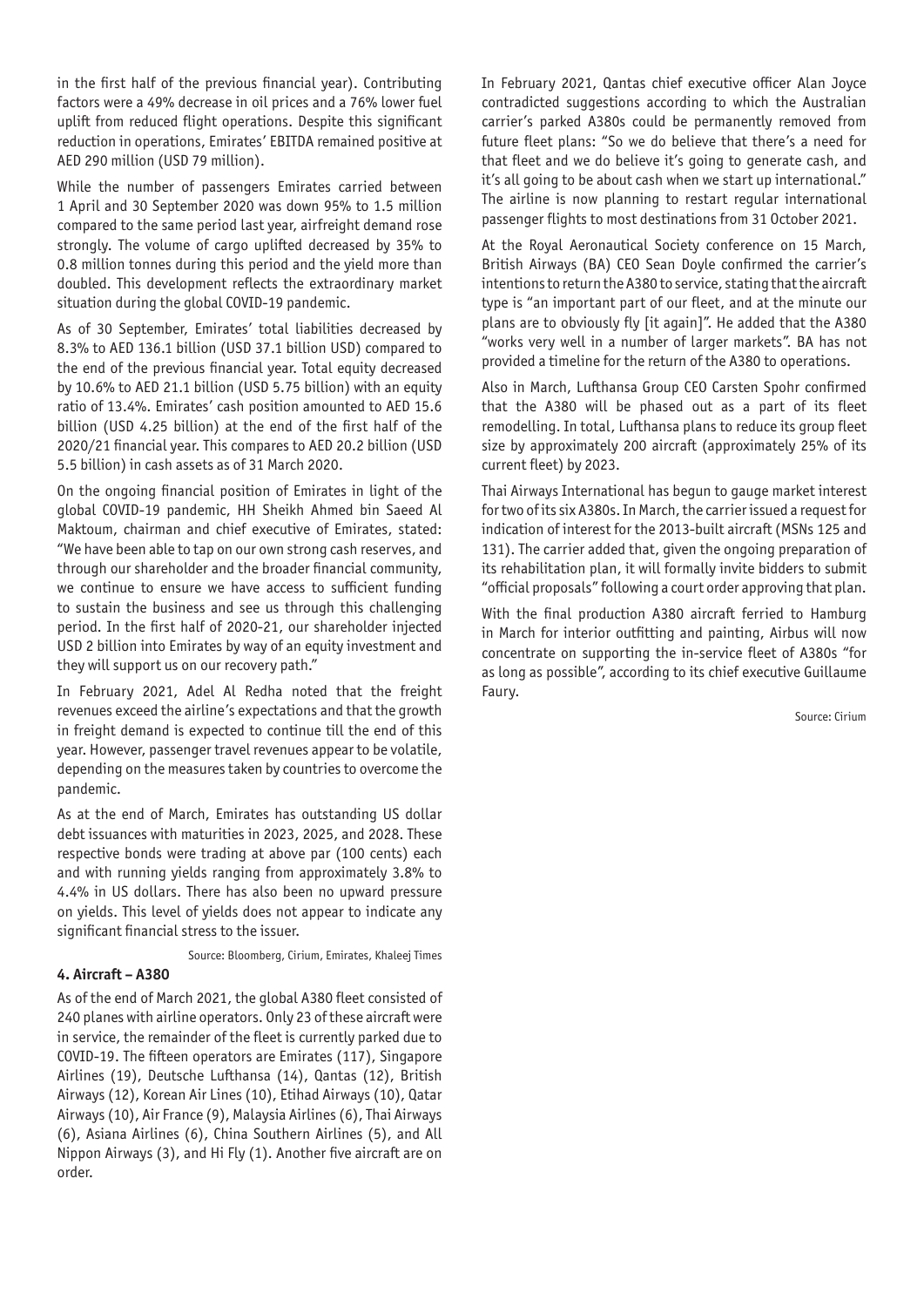# **ADDENDUM Implied Future Total Returns based on the latest appraisals as at 31 March 2020 -For illustrative purposes only-**

The Directors note that the outlook for the A380, and hence the total return of an investment into the Group, is subject to an increased amount of uncertainty. From the outset of the transaction, the Directors relied on appraisers' valuations based on the assumption that there would be a balanced market, where supply and demand for the A380 are in equilibrium. These values are called future base values. At the instruction of the Group this assumption was changed for the March 2020 appraisals. Appraisers assumed a soft market, characterized by less favourable market conditions for the seller, including but not limited to an imbalance of supply and demand in the aircraft type. These values are called future soft values. The Asset Manager advised the Directors that the market sentiment for the A380 had declined since the previous valuation in March 2019: Following Airbus' announcement to discontinue the A380 production in 2021, a number of operators made determinations about their fleets that indicate an increased supply in used A380s in the coming years. Furthermore, A380s returned from operating leases could not be placed within a reasonable period of time and owners were forced to explore alternative scenarios for revenue generation like engine leasing. The ongoing COVID-19 pandemic with about 90% of all A380s worldwide on the ground, further exacerbates this situation, as potential operators are focused on utilizing their existing capacities. Based on these observations the Asset Manager suggests the use of soft values to reflect the prevailing market circumstances in the valuations.

To enable investors to assess the effects of varying residual values on their total returns, the below table is provided for information only and contains a range of discounts to the average independently appraised residual values determined at the last valuation date in March 2020. The table summarises the total return components, calculated on the current exchange rate and using discounts of 25%, 50%, and 75% and the latest available appraised value of the aircraft, which is the average of valuations provided by three independent aircraft appraisers and quoted in US dollars. The latest appraisals available are dated end of March 2020 and it remains to be seen how the appraisers will reflect the events over the last twelve months in their next appraisals, which will be prepared following the end of the first quarter 2021.

The total return for a shareholder investing today (31 March 2021) at the current share price consists of future income distributions during the remaining lease duration and a return of capital at dissolution of the Group. **The latter payment is subject to the future value and the respective sales proceeds of the aircraft, quoted in US dollars and the USD/ GBP exchange rate at that point in time.** Since launch, three independent aircraft appraisers have provided the Group with

their values for the aircraft at the end of each financial year.

The table below summarises the total return components, using the appraised value of the aircraft, which is the average of valuations provided by three independent aircraft appraisers and quoted in US dollars. **This residual value at lease expiry takes inflation into account and is the most reliable estimate available. Due to accounting standards, the value used in the Group's Annual Financial Report differs from this disclosure as it excludes the effects of inflation and is converted to sterling at the prevailing exchange rate on the reporting date (i.e. 31 March 2020).** 

The contracted lease rentals are calculated and paid in US dollars to satisfy debt interest and principal, and in sterling to satisfy dividend distributions and Group's running costs, which are in sterling. The Group's cash flow is therefore insulated from foreign currency market volatility during the term of the leases.

**With reference to the following table, there is no guarantee that the aircraft will be sold at such a sale price or that such capital returns will be generated.**

**The Directors note that any possible long-term impact of the COVID-19 global pandemic on the Group and aviation industry as a whole are entirely unknown at the time of writing. The following table does not therefore include any assumptions in this regard, and should be read accordingly.**

#### **Implied Future Total Return Components Based on Appraisals**

The implied return figures are not a forecast and assume the Group has not incurred any unexpected costs or loss of income.

Aircraft portfolio value at lease expiry according to

| <b>Per Share</b> (rounded)   | Income<br>Distributions | Return of Capital             |                               |                               |                                  |
|------------------------------|-------------------------|-------------------------------|-------------------------------|-------------------------------|----------------------------------|
|                              |                         | Latest<br>Appraisal<br>$-75%$ | Latest<br>Appraisal<br>$-50%$ | Latest<br>Appraisal<br>$-25%$ | Latest<br>Appraisal <sup>2</sup> |
| Current FX Rate <sup>3</sup> | 63p                     | 48p                           | 84 <sub>p</sub>               | 120 <sub>p</sub>              | 156p                             |
| <b>Per Share</b> (rounded)   |                         | Total Return <sup>4</sup>     |                               |                               |                                  |
|                              |                         | Latest<br>Appraisal<br>$-75%$ | Latest<br>Appraisal<br>$-50%$ | Latest<br>Appraisal<br>$-25%$ | Latest<br>Appraisal <sup>2</sup> |
| Current FX Rate <sup>3</sup> |                         | 111p                          | 147p                          | 183p                          | 219p                             |

#### • **Latest appraisal1 USD 352.1 million based on inflated future soft market values**

<sup>1</sup>Date of valuation: 31 March 2020; inflation rate: 1.5% <sup>2</sup>Average of the three appraisals at the Group's respective financial year-end in which each of the leases reaches the end of the respective 12-year term less disposal costs <sup>3</sup>1.3783 USD/GBP (31 March 2021) <sup>4</sup>Includes expected future dividends

On a like-for-like basis with March 2019 appraisal values, the March 2020 aircraft portfolio valuation based on inflated future base values would be USD 522.6 million

So far, only a limited secondary market has developed for the aircraft type.